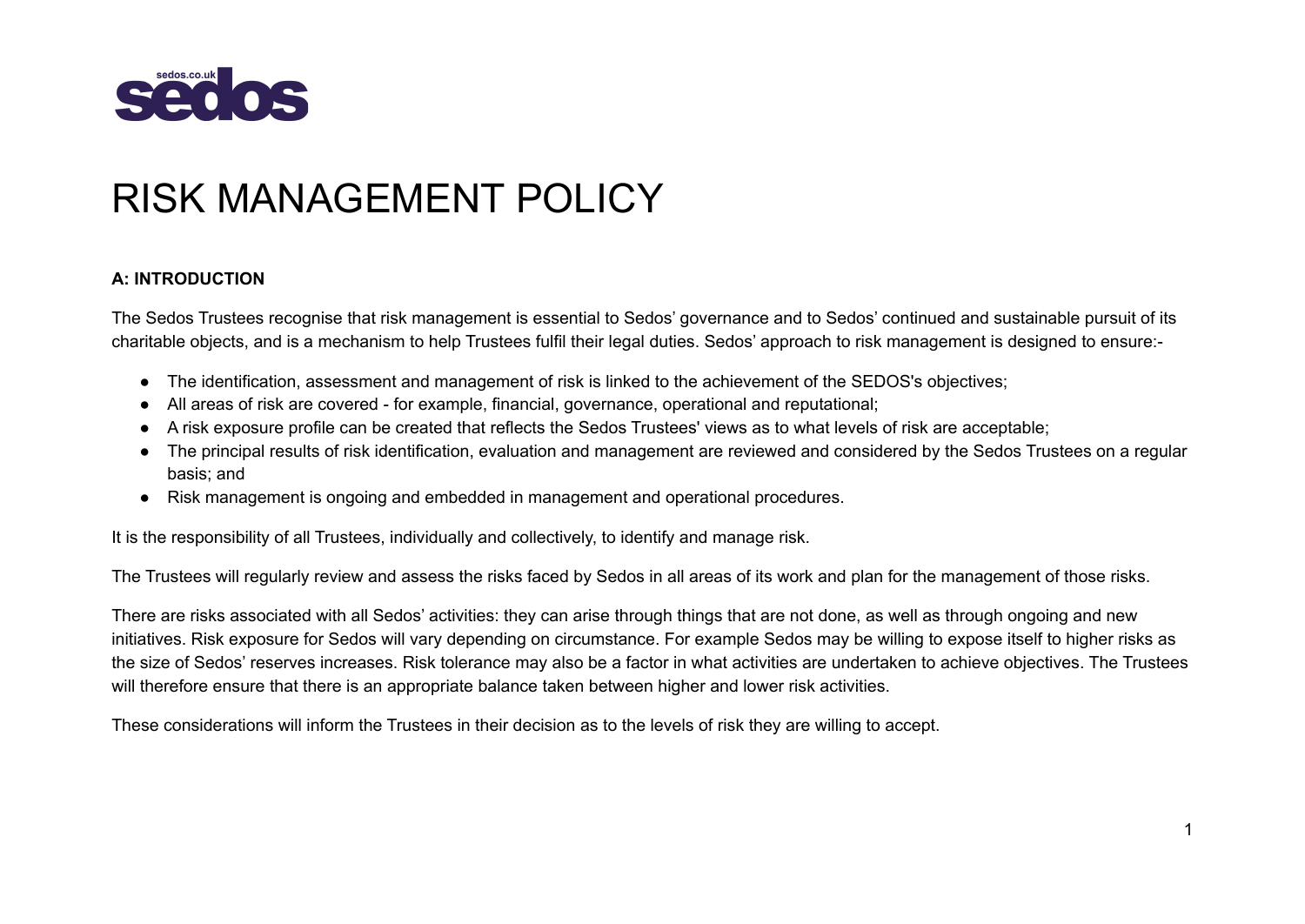

The Trustees must let the Sedos Management Committee and the Sedos volunteer community know the boundaries and limits set by their risk policies to make sure there is a clear understanding of the risks that can and cannot be accepted.

#### **B: IDENTIFYING SEDOS RISKS**

As part of Sedos' good governance, the Trustees will maintain a risk register. This register is a 'living document' and forms the baseline for further risk identification.

The Trustees recognise that new risks will appear and other risks will become less or more severe or may disappear over time. Risk identification is therefore an ongoing process within Sedos.

When new risks are identified by a Trustee, a member of the Management Committee or a volunteer, these will be referred to the Secretary to the Board of Trustees who will, in consultation with the Chair of Trustees, update the risk register accordingly. The Trustees must review the risk register, and the risks identified in it, at least annually. Sub-Committees of the SEDOS Board may review aspects of risk in more detail from time to time, and will report to the Board of Trustees on any findings from such reviews.

In undertaking this, the Trustees and the Management Committee will consider:

- Sedos's objectives, mission and business plan:
- The nature and scale of Sedos' productions and activities;
- The outcomes that need to be achieved;
- External factors that might affect Sedos such as legislation and regulation;
- Sedos' reputation with its major funders, supporters and volunteers;
- Past mistakes and problems that Sedos has faced: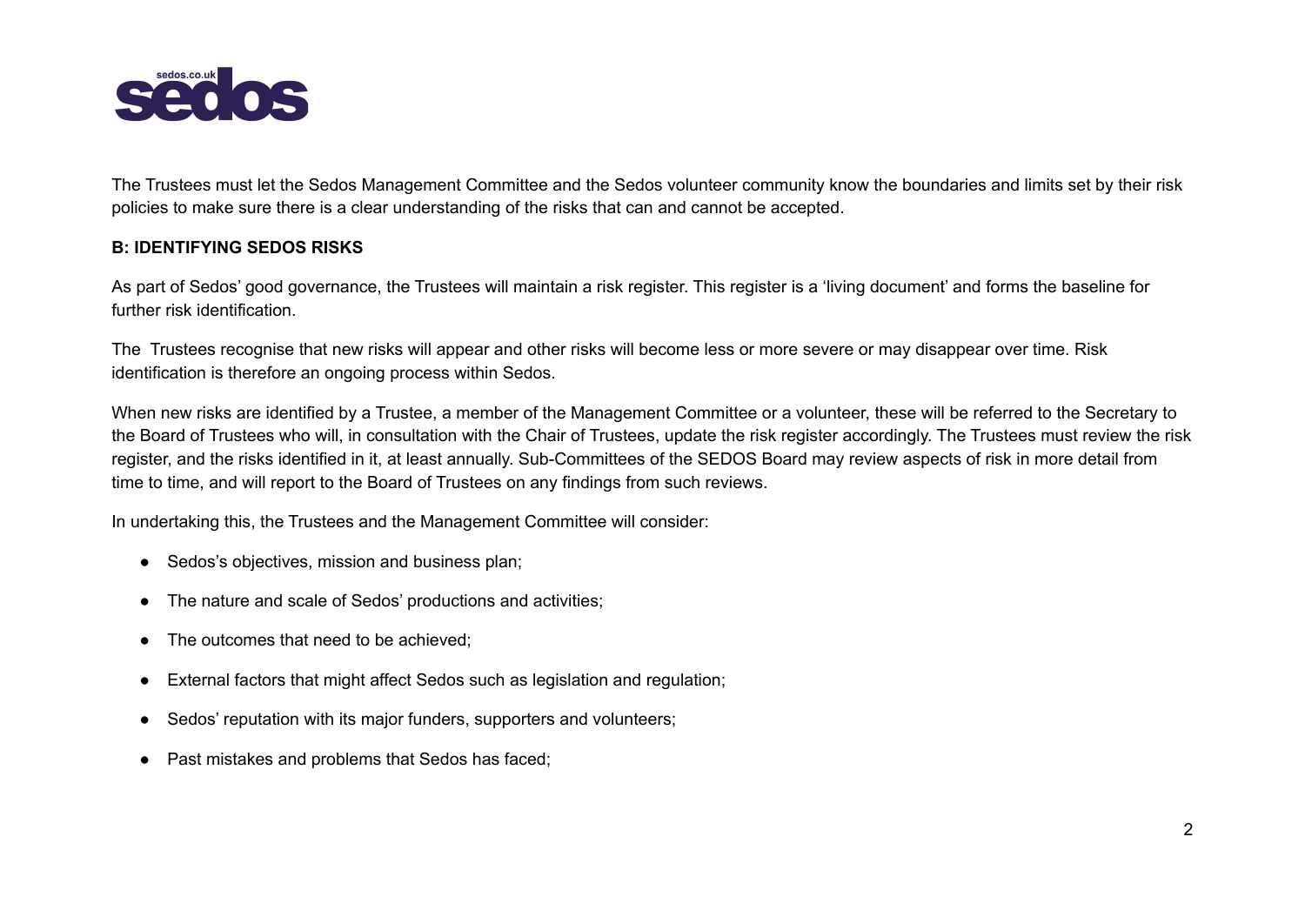

- The governance and operating structure of Sedos;
- Comparisons with other charities working in the same area or of similar size; and
- Examples of risk management prepared by other charities or other organisations.

In developing the Sedos risk register, the Trustees and the Management Committee will identify/update risks in the following areas:

- Governance risk:
- Operational risk;
- Financial risk; and
- External factors.

#### **C: ASSESSING, MONITORING AND EVALUATING RISK**

Identified risks need to be put into perspective in terms of the potential severity of their impact and likelihood of their occurrence. Assessing and categorising risks helps in prioritising and filtering them, and in establishing whether any further action is required.

When a new risk arises, the Trustees in consultation with the Management Committee will then assess the risks identified by based on how likely they are to occur and how severe their impact using the methodology set out at Appendix 1.

They will identify those risks that require further action and will propose appropriate actions to mitigate these risks. Mitigating actions will have clearly identified owners.

The risk register can be updated or amended between meetings of the Trustees where agreed by the Trustees and in accordance with any constitutional requirements on decision making.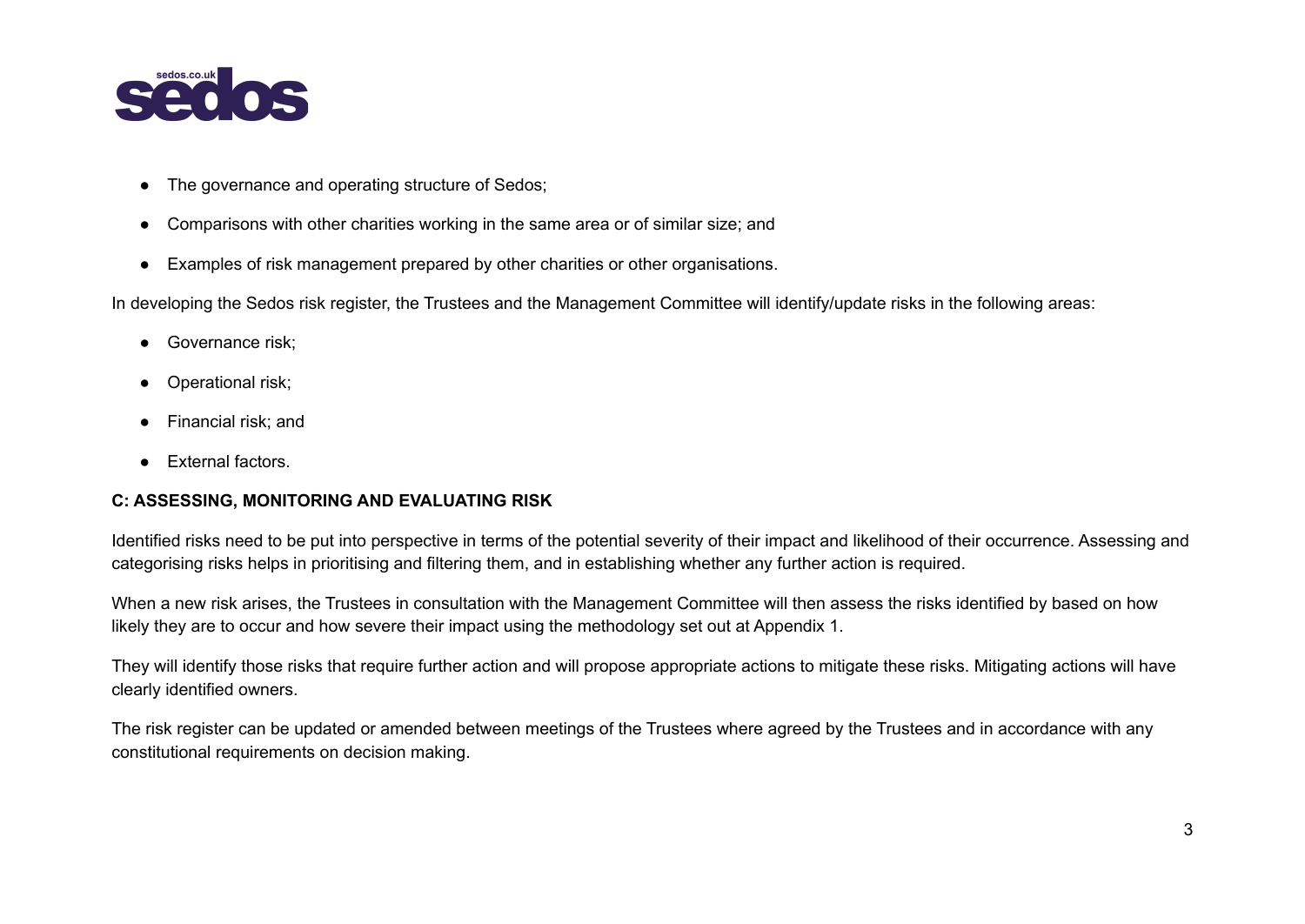

Examples of possible actions to mitigate risks are set out in Appendix 2.

## **D: SEDOS RISK REGISTER**

The SEDOS Risk Register is set out at Appendix 3.

Approved 30 March 2020 [D. Saunders reviewed and amended 7 May 2021 for wider consideration]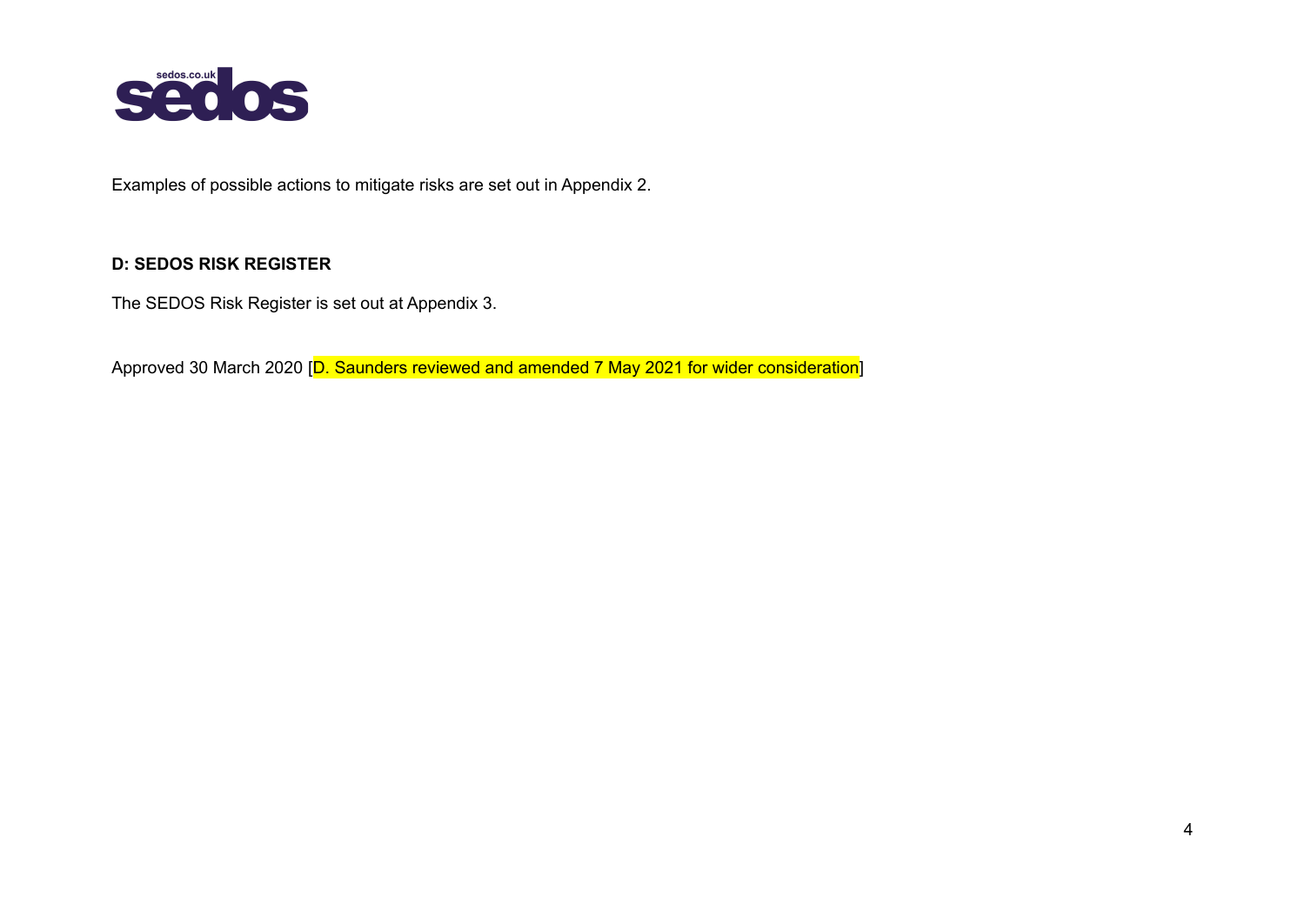

## **APPENDIX 1: RISK ASSESSMENT METHODOLOGY**

## **A) IMPACT**

| <b>DESCRIPTOR</b> | <b>SCORE</b>   | <b>IMPACT ON SERVICE AND REPUTATION</b>                                                                                                                           |
|-------------------|----------------|-------------------------------------------------------------------------------------------------------------------------------------------------------------------|
| Insignificant     | 1              | no impact on service<br>no impact on reputation<br>complaint unlikely<br>litigation risk remote                                                                   |
| <b>Minor</b>      | $\overline{2}$ | slight impact on service<br>slight impact on reputation<br>complaint possible<br>litigation possible                                                              |
| <b>Moderate</b>   | 3              | some service disruption<br>potential for adverse publicity - avoidable with careful handling<br>complaint probable<br>litigation probable                         |
| <b>Major</b>      | 4              | service disrupted e.g. long term sickness<br>adverse publicity not avoidable (local media)<br>complaint probable<br>litigation probable<br>Sudden loss of funding |
| <b>Extreme</b>    | 5              | service interrupted for significant time                                                                                                                          |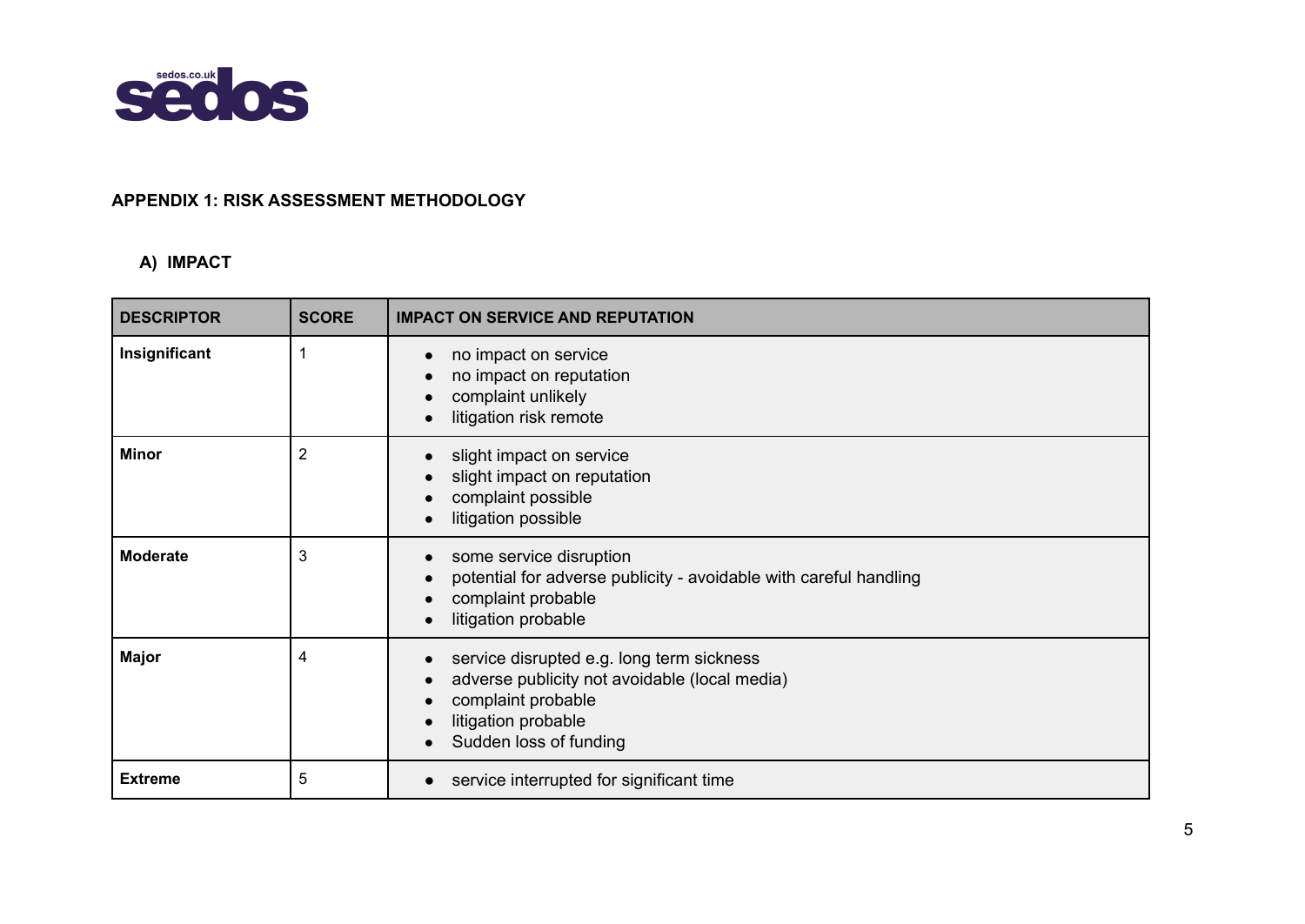

|--|

# **B) LIKELIHOOD**

| <b>DESCRIPTOR</b> | <b>SCORE</b> | <b>EXAMPLE</b>                              |
|-------------------|--------------|---------------------------------------------|
| Remote            |              | May only occur in exceptional circumstances |
| <b>Unlikely</b>   |              | Expected to occur in a few circumstances    |
| <b>Possible</b>   | 3            | Expected to occur in some circumstances     |
| Probable          |              | Expected to occur in many circumstances     |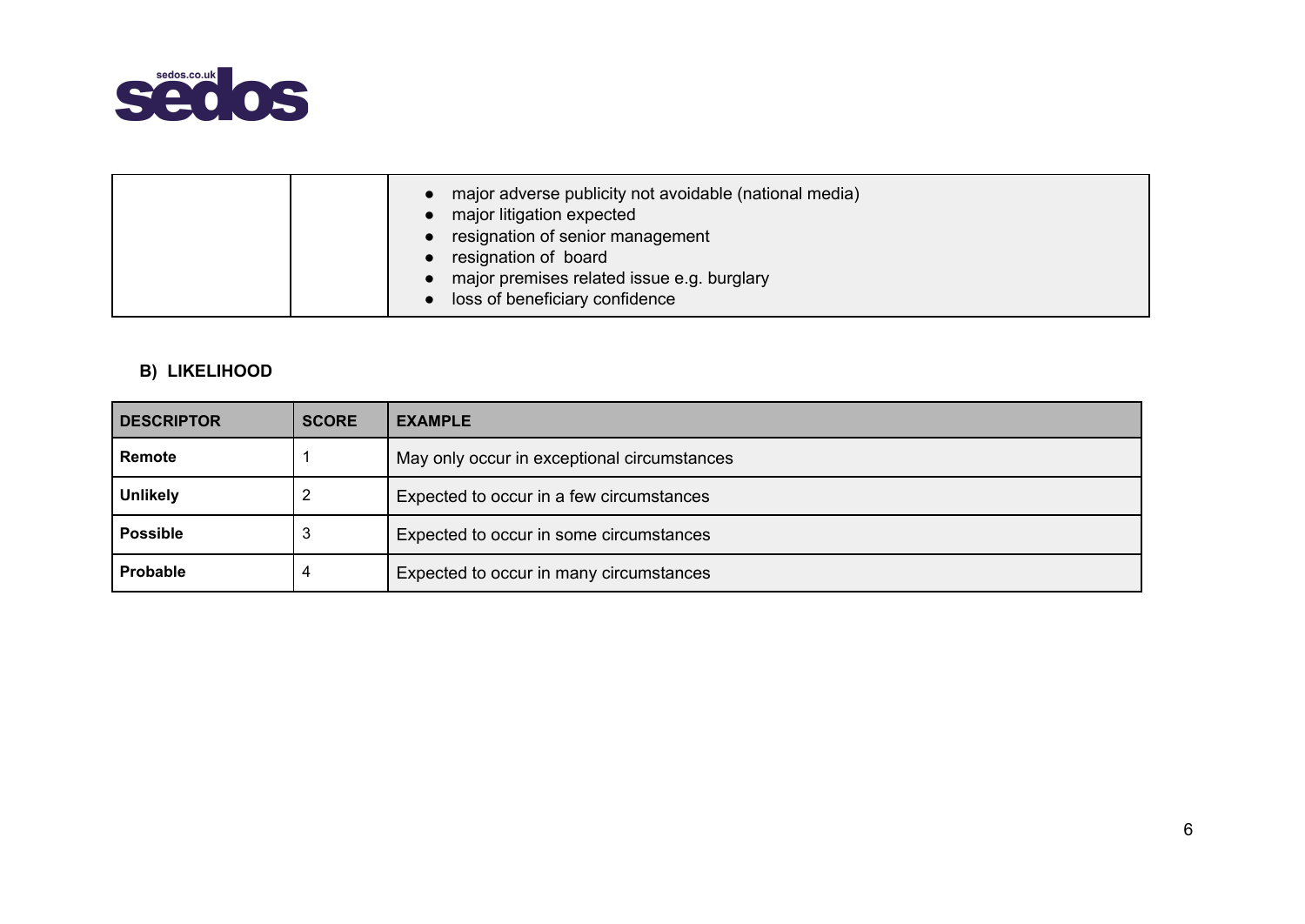

# **C) RISK RATING (INTERACTION OF LIKELIHOOD AND IMPACT)**

|                   |                 |               | <b>IMPACT</b> |          |           |                |  |  |  |
|-------------------|-----------------|---------------|---------------|----------|-----------|----------------|--|--|--|
|                   |                 | Insignificant | <b>Minor</b>  | Moderate | Major     | <b>Extreme</b> |  |  |  |
|                   |                 |               |               |          |           |                |  |  |  |
|                   | Remote          |               |               |          |           |                |  |  |  |
| <b>LIKELIHOOD</b> | <b>Unlikely</b> |               | 4             |          |           | 10             |  |  |  |
|                   | Possible        |               |               |          | $12 \,$   | <b>15</b>      |  |  |  |
|                   | Probable        |               |               | 12       | <b>16</b> | 20             |  |  |  |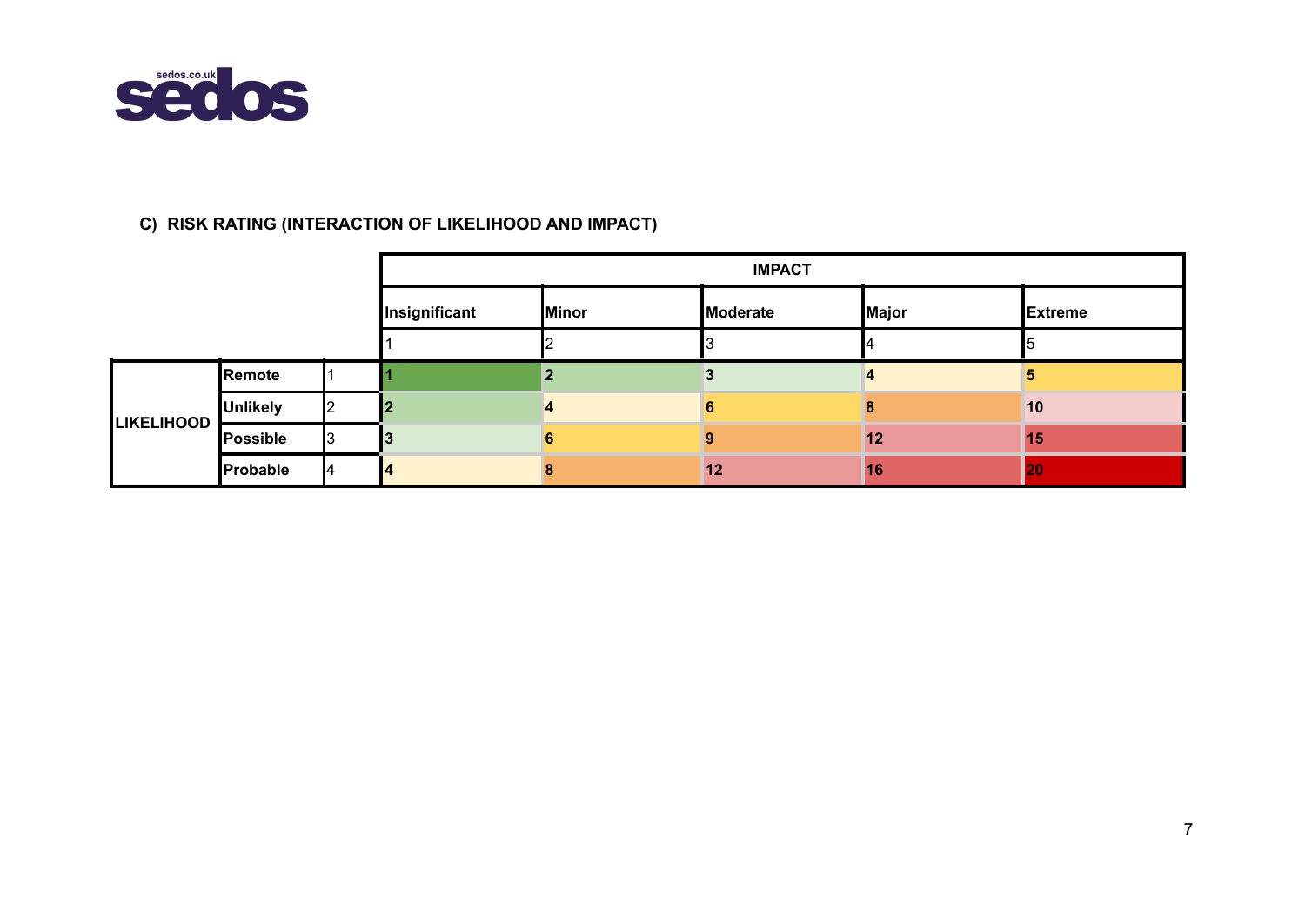

#### **APPENDIX 2: ACTIONS THAT COULD BE TAKEN TO MITIGATE RISKS**

The following are examples of possible actions:

- $\bullet$  the risk may need to be avoided by ending that activity;
- the risk could be transferred to a third party (e.g. use of a trading subsidiary, outsourcing or other contractual arrangements with third parties);
- $\bullet$  the risk could be shared with others (e.g. a joint venture project);
- the charity's exposure to the risk can be limited (e.g. establishment of reserves against loss of income, phased commitment to projects);
- the risk can be reduced or eliminated by establishing or improving control procedures (e.g. internal financial controls, controls on recruitment, personnel policies);
- the risk may need to be insured against (this often happens for residual risk, e.g. employers liability, third party liability, theft, fire).

In assessing the actions to be taken, the costs of management or control should be considered in the context of the potential impact or likely cost that the control seeks to prevent or mitigate. It is possible that the process may identify areas where the current or proposed control processes are disproportionately costly or onerous compared to the risk they are there to manage. A balance will need to be struck between the cost of further action to manage the risk and the potential impact of the residual risk.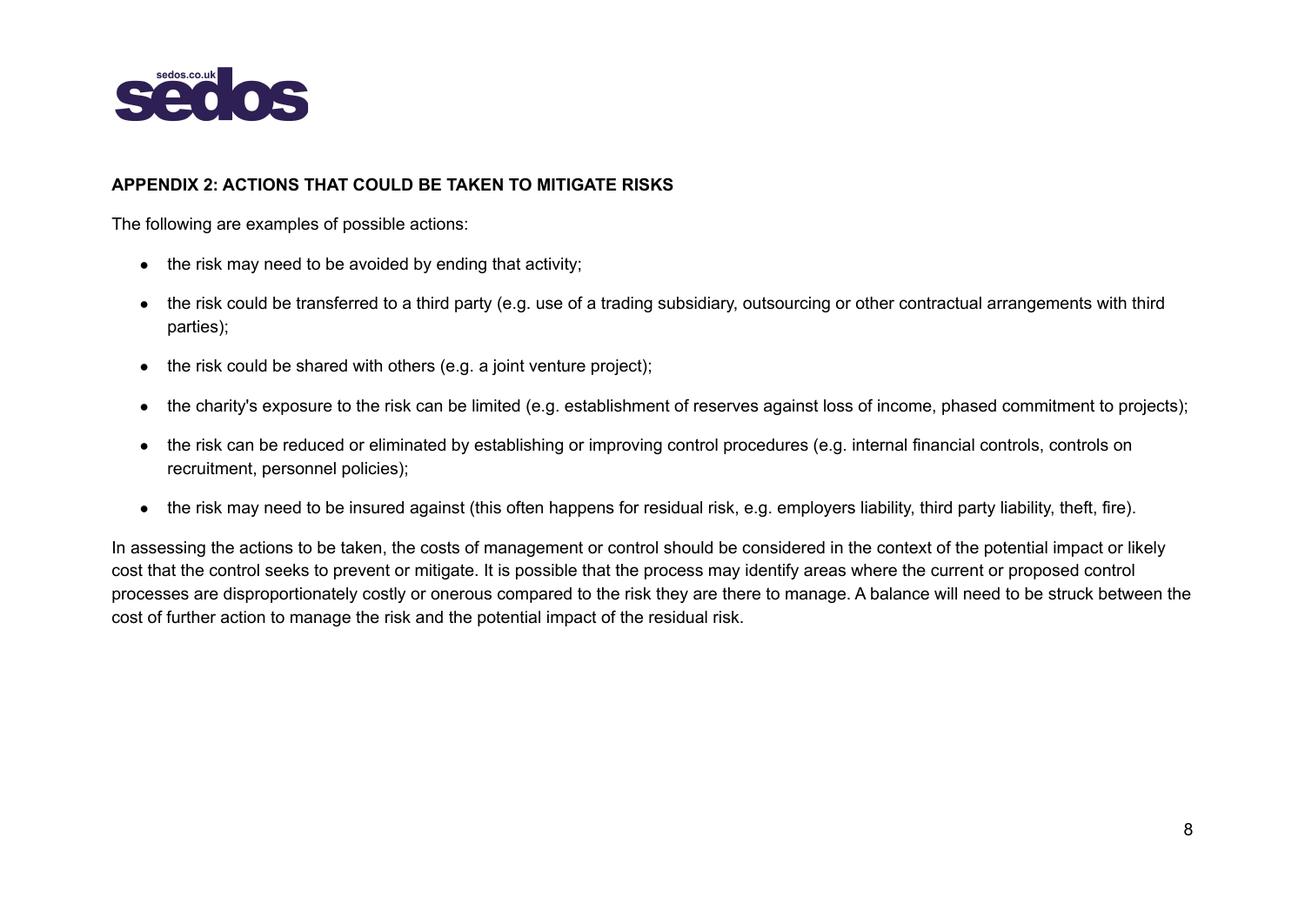

## **APPENDIX 3: SEDOS RISK REGISTER**

|                                                                             | (1) GOVERNANCE RISKS        |                                                                                                                                                                                                                                                                                                 |                   |               |                                                                     |                                                                                                                                                                                                                                                                                                                                       |                                                                              |
|-----------------------------------------------------------------------------|-----------------------------|-------------------------------------------------------------------------------------------------------------------------------------------------------------------------------------------------------------------------------------------------------------------------------------------------|-------------------|---------------|---------------------------------------------------------------------|---------------------------------------------------------------------------------------------------------------------------------------------------------------------------------------------------------------------------------------------------------------------------------------------------------------------------------------|------------------------------------------------------------------------------|
| <b>POTENTIAL</b><br><b>RISK</b>                                             | <b>RISK</b><br><b>OWNER</b> | <b>POTENTIAL IMPACT IF</b><br><b>RISK MATERIALISES</b>                                                                                                                                                                                                                                          | <b>LIKELIHOOD</b> | <b>IMPACT</b> | <b>RATING</b><br><b>BEFORE</b><br><b>MITIGATION</b><br><b>STEPS</b> | <b>STEPS TO MITIGATE RISK</b>                                                                                                                                                                                                                                                                                                         | <b>RATING IF</b><br><b>MITIGATION</b><br><b>STEPS ARE</b><br><b>FOLLOWED</b> |
| Sedos lacks<br>direction,<br>strategy and<br>forward<br>planning            | <b>Trustees</b>             | Sedos drifts with no clear<br>objectives, priorities or<br>plans<br>Issues are addressed<br>$\bullet$<br>piecemeal with no strategic<br>reference<br>Needs of volunteers and<br>beneficiaries not fully<br>addressed<br>Financial management<br>$\bullet$<br>difficulties<br>Loss of reputation | Possible          | Minor         | 6                                                                   | Clear strategic plan<br>$\bullet$<br>Regular (e.g., annual)<br>discussion of strategy<br>Regular, structured meetings<br>of Trustees<br>Sub-committees with clear<br>TOR to drive delivery of<br>strategic plan<br>Policies and procedures to<br>support delivery of strategic<br>plan                                                | 3                                                                            |
| <b>Sedos</b><br><b>Trustees</b><br>lack relevant<br>skills or<br>commitment | <b>Trustees</b>             | Sedos fails to achieve its<br>purpose<br>Decisions are made without<br>$\bullet$<br>appropriate oversight by<br><b>Sedos Trustees</b><br>Lack of confidence,<br>resentment and apathy<br>among volunteers<br>Poor decision making                                                               | Possible          | Major         | 12                                                                  | Clear Trustee role<br>$\bullet$<br>descriptions<br>Clear scope of decision<br>making ambit of<br>sub-committees (including<br>the Management Committee)<br>Induction programme for<br>$\bullet$<br><b>Trustees</b><br>Shared understanding of role<br>and purpose of Trustees /<br>Board<br>Proactive Trustee recruitment<br>approach | 8                                                                            |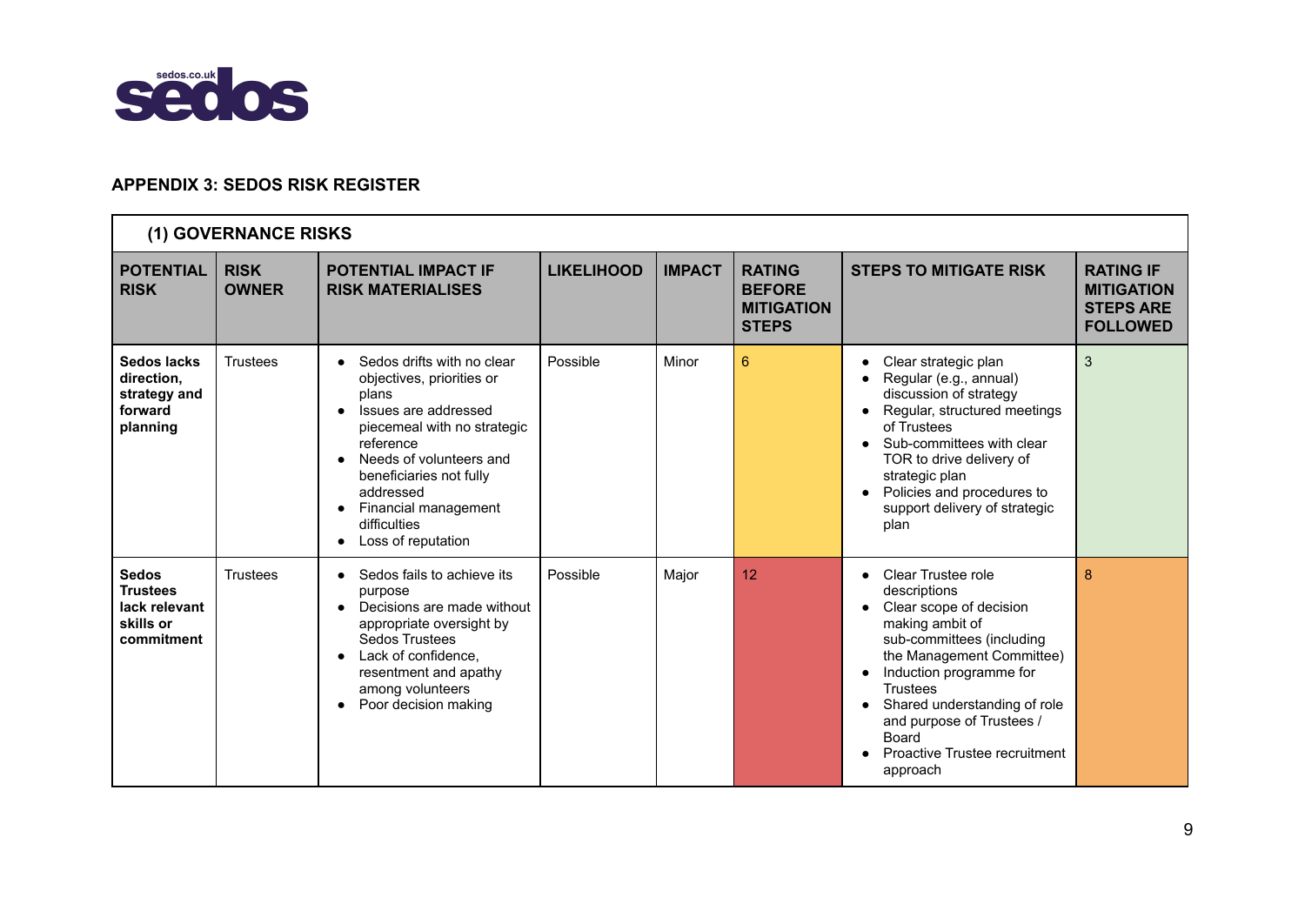

|                                                                                      |                             |                                                                                                                                                                                                                                                                                                                     |          |          |                | Chair effective in managing<br>$\bullet$<br>Trustee Board / individual<br><b>Trustees</b>                                                                                                                                                                                                                                                                                       |                |
|--------------------------------------------------------------------------------------|-----------------------------|---------------------------------------------------------------------------------------------------------------------------------------------------------------------------------------------------------------------------------------------------------------------------------------------------------------------|----------|----------|----------------|---------------------------------------------------------------------------------------------------------------------------------------------------------------------------------------------------------------------------------------------------------------------------------------------------------------------------------------------------------------------------------|----------------|
| <b>Sedos</b><br><b>Trustees</b><br>dominated<br>by one or<br>two<br>individuals      | Trustees                    | Sedos Trustees cannot<br>$\bullet$<br>operate effectively as a<br>strategic body<br>Decisions are not made or<br>are made outside of Sedos<br>Trustee body<br>Conflicts of interest<br>$\bullet$<br>Pursuit of personal agenda<br>Culture of secrecy<br>Arbitrary over-riding of<br>$\bullet$<br>control mechanisms | Unlikely | Minor    | $\overline{4}$ | • Clarity of roles and<br>expectations of Trustees<br>• Sub-committees with clear<br><b>TOR</b><br>Statement of values and<br>expectations / adherence to<br>values<br>Clear and effective<br>$\bullet$<br>communication amongst<br>Trustees<br>Full engagement by all<br><b>Trustees</b><br>Chair effective in managing<br>$\bullet$<br>Trustee Board / individual<br>Trustees | $\overline{2}$ |
| <b>Conflicts of</b><br>interest                                                      | <b>Trustees</b>             | SEDOS unable to pursue<br>$\bullet$<br>its own interests<br>Decisions may not be<br>$\bullet$<br>based on relevant<br>considerations<br>Impact on reputation                                                                                                                                                        | Remote   | Moderate | 3              | <b>Conflicts Policy</b><br>$\bullet$<br>Measures to take account of<br>conflicts in decision making                                                                                                                                                                                                                                                                             | 3              |
| Ineffective<br>organisation<br>al structure<br>and related<br>processes<br>for Sedos | Trustees/Sub<br>-Committees | Lack of information flow<br>$\bullet$<br>and poor decision making<br>procedures<br>• Remoteness of<br>SedosTrustees from<br>operational procedures<br>Sedos Trustees too close<br>to operational procedures                                                                                                         | Unlikely | Moderate | 6              | • Sub-committees with clear<br><b>TOR</b><br>Open communication and<br>agreement around roles and<br>duties<br>Open communication more<br>generally (formal and<br>informal)                                                                                                                                                                                                    | 3              |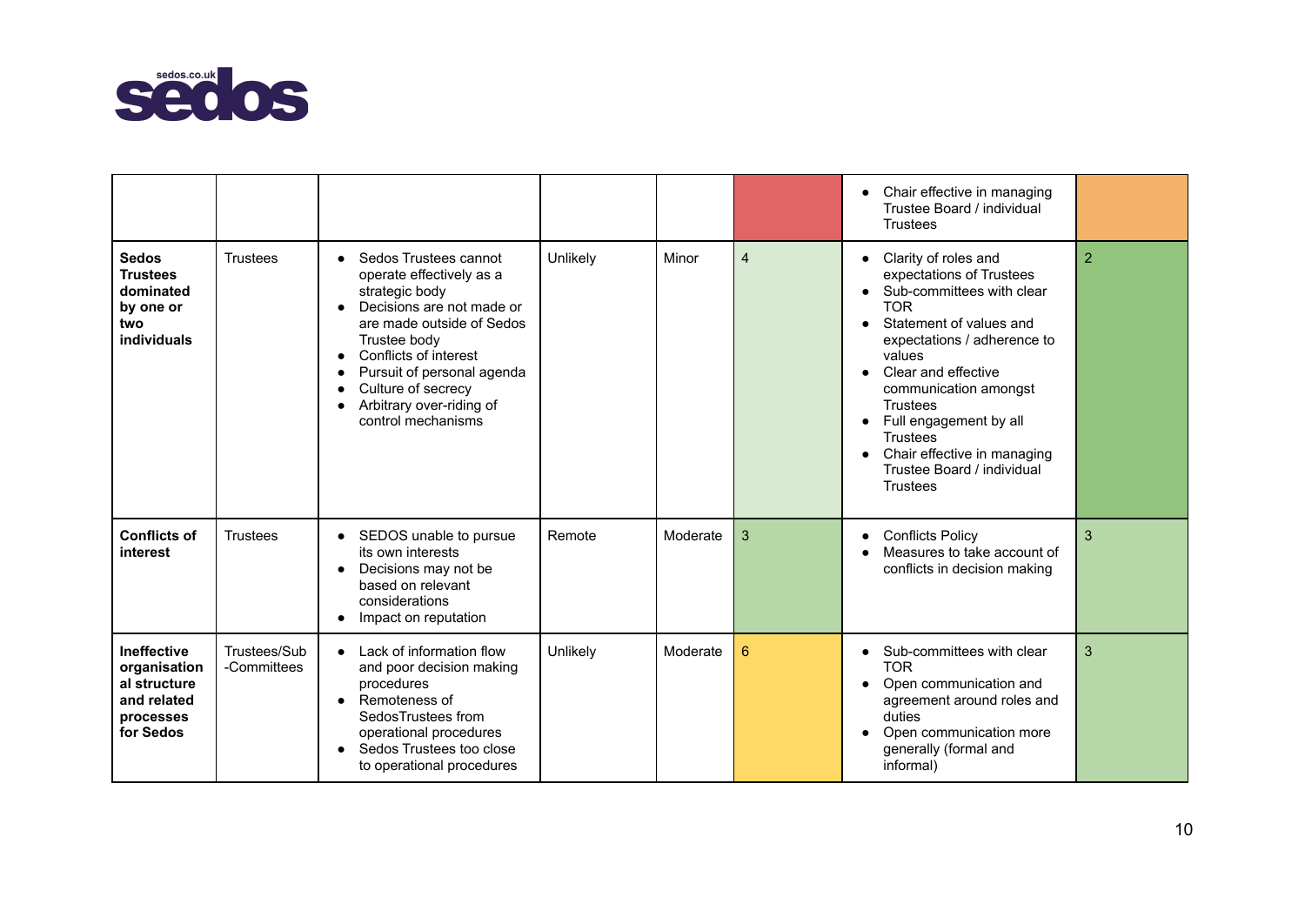

|                                                                                                                         |                                       | Uncertainty as to roles and<br>duties<br>Decisions made at<br>inappropriate level                                                                                                    |          |       |                | Trustees involved (in<br>$\bullet$<br>personal capacity as<br>volunteers, active participants<br>and supporters) in<br>day-to-day operations of the<br>society                                                                                                                                                                                                                                                                                                                    |   |
|-------------------------------------------------------------------------------------------------------------------------|---------------------------------------|--------------------------------------------------------------------------------------------------------------------------------------------------------------------------------------|----------|-------|----------------|-----------------------------------------------------------------------------------------------------------------------------------------------------------------------------------------------------------------------------------------------------------------------------------------------------------------------------------------------------------------------------------------------------------------------------------------------------------------------------------|---|
| <b>Reporting to</b><br>the Trustees<br>by<br>Management<br><b>Ctte</b><br>(accuracy,<br>timeliness<br>and<br>relevance) | Trustees /<br>Management<br>Committee | Inadequate information<br>resulting in poor quality<br>decision making<br>Failure of the Trustees to<br>fulfil their control functions<br>Trustees become remote<br>and ill informed | Unlikely | Minor | $\overline{4}$ | <b>Clear Management</b><br>Committee TOR<br>Open communications<br>$\bullet$<br>between Trustees and<br>Management Committee<br>(formal and informal)<br>Regular and timely reporting<br>to Trustees before<br>announcement of major<br>decisions<br>Structured time between<br>Trustees and Management<br>Committee<br>Trustees maintain formal and<br>$\bullet$<br>informal links with<br>membership including<br>participating as volunteers<br>Financial oversight / controls | 2 |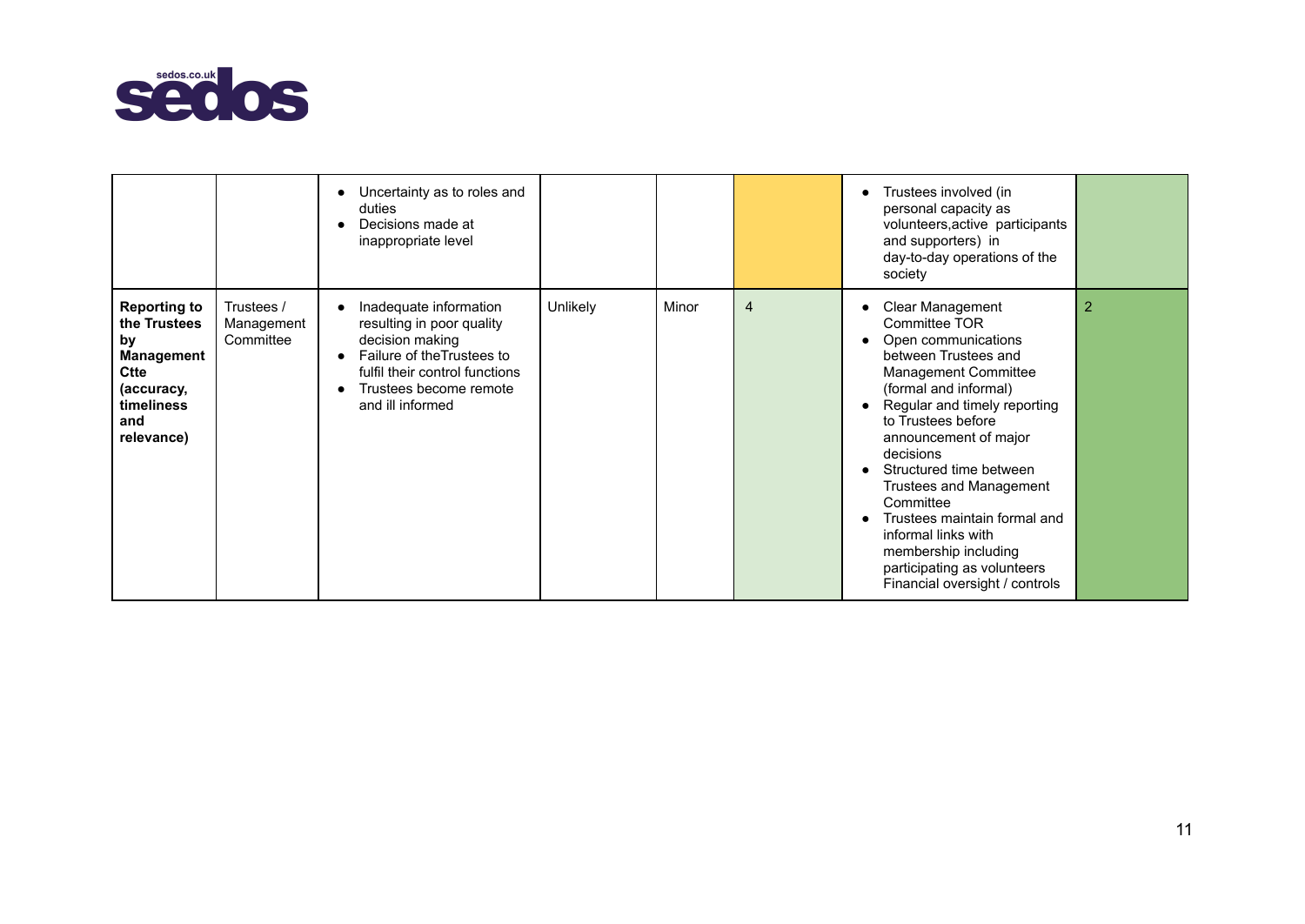

|                                                                                   | (2) OPERATIONAL RISKS           |                                                                                                                                                                                                                                   |                              |               |                                                                     |                                                                                                                                                                                                                   |                                                                              |
|-----------------------------------------------------------------------------------|---------------------------------|-----------------------------------------------------------------------------------------------------------------------------------------------------------------------------------------------------------------------------------|------------------------------|---------------|---------------------------------------------------------------------|-------------------------------------------------------------------------------------------------------------------------------------------------------------------------------------------------------------------|------------------------------------------------------------------------------|
| <b>POTENTI</b><br><b>AL RISK</b>                                                  | <b>RISK</b><br><b>OWNER</b>     | POTENTIAL IMPACT IF<br><b>RISK MATERIALISES</b>                                                                                                                                                                                   | <b>LIKELIHO</b><br><b>OD</b> | <b>IMPACT</b> | <b>RATING</b><br><b>BEFORE</b><br><b>MITIGATION</b><br><b>STEPS</b> | <b>STEPS TO MITIGATE RISK</b>                                                                                                                                                                                     | <b>RATING IF</b><br><b>MITIGATION</b><br><b>STEPS ARE</b><br><b>FOLLOWED</b> |
| Loss of<br>rehearsal.<br>storage<br>and set<br>building<br>premises               | <b>Trustees</b>                 | Inability to fulfil<br>$\bullet$<br>charitable objects<br>Poorer show<br>$\bullet$<br>quality<br>Fewer<br>$\bullet$<br>opportunities to<br>engage<br>volunteers<br>Loss of members<br>Loss of reputation<br><b>Financial loss</b> | Probable                     | Major         | 16                                                                  | Sub-committee focusing on<br>$\bullet$<br>space with clear TOR<br>Spaces contingency plan<br>Effective management of<br>relationships with property<br>owners / managers<br>Maintenance of financial<br>reserves  | 12                                                                           |
| Loss of<br>performan<br>ce space                                                  | Trustees                        | Inability to fulfil<br>$\bullet$<br>charitable objects<br>Fewer<br>$\bullet$<br>opportunities to<br>engage<br>volunteers<br>Loss of members<br><b>Financial loss</b>                                                              | Possible                     | Major         | 12                                                                  | Sub-committee focusing on<br>$\bullet$<br>spaces with clear TOR<br>Spaces contingency plan<br>Effective management of<br>relationships with property<br>owners / managers<br>Maintenance of financial<br>reserves | 9                                                                            |
| Lack of<br>focus on<br><b>Sedos</b><br>projects;<br>production<br>s;<br>developme | Managem<br>ent<br>Committe<br>e | Incompatibility<br>$\bullet$<br>with charitable<br>objects, plans and<br>priorities<br>Reduced funding<br>and financial<br>viability                                                                                              | Unlikely                     | Moderate      | 6                                                                   | Put in place policies and<br>$\bullet$<br>practices that foster a<br>diverse, engaged<br>membership base<br>Clear strategic plan from<br><b>Management Committee</b><br>Effective Trustee oversight               | 4                                                                            |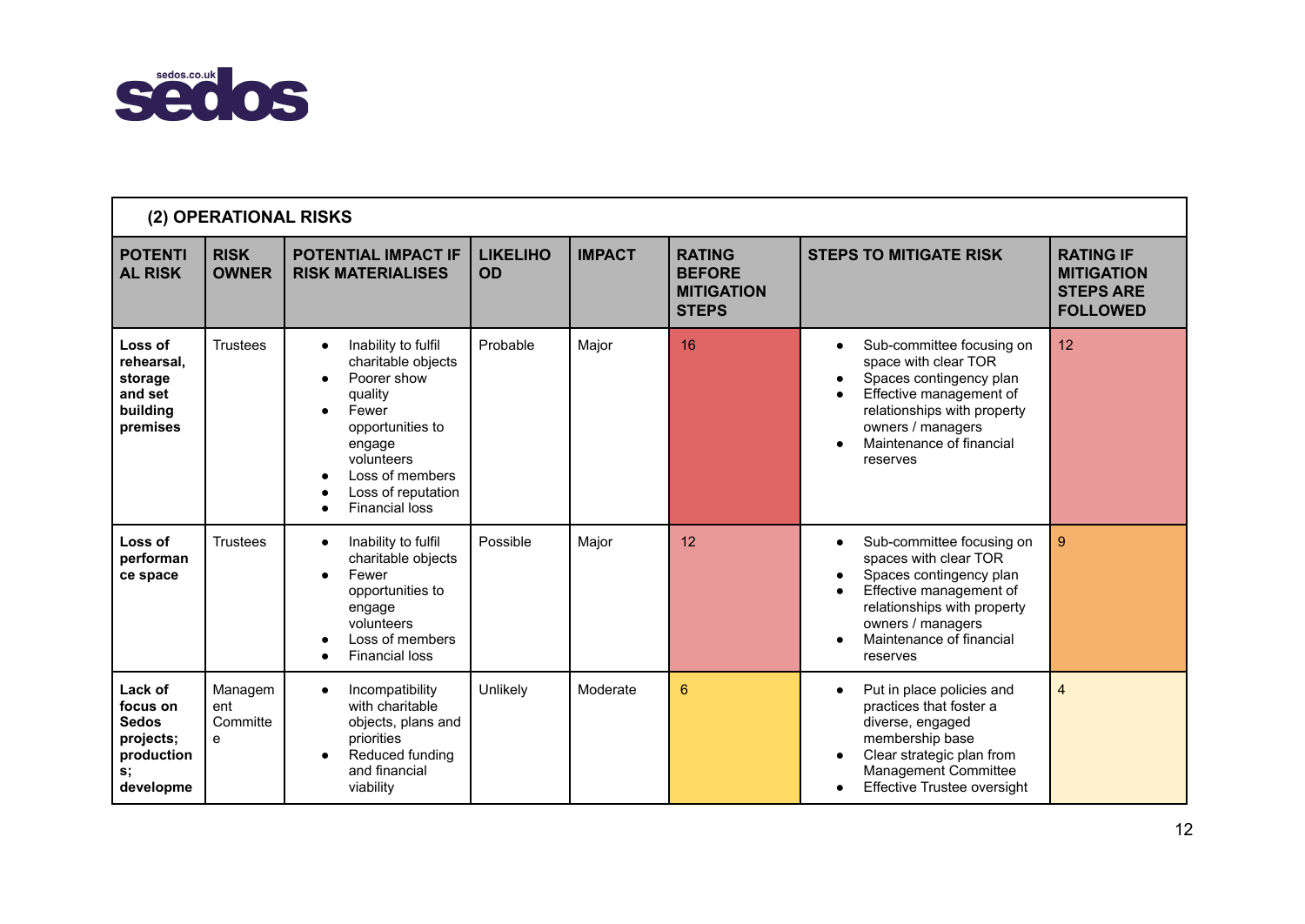

| nt and<br>engageme<br>nt<br>including<br>encouragin<br>g new<br>members |                                                                                                | Negative impact<br>$\bullet$<br>on project viability<br>Lower skills<br>$\bullet$<br>availability                                                                  |          |          |   |                                                                                                                                                                                                                                                                                                                                                      |                |
|-------------------------------------------------------------------------|------------------------------------------------------------------------------------------------|--------------------------------------------------------------------------------------------------------------------------------------------------------------------|----------|----------|---|------------------------------------------------------------------------------------------------------------------------------------------------------------------------------------------------------------------------------------------------------------------------------------------------------------------------------------------------------|----------------|
| Competitio<br>n from<br>similar<br>organisatio<br>ns                    | <b>Trustees</b>                                                                                | Loss of income<br>Reduced fund<br>raising potential<br>Loss of interest<br>$\bullet$<br>from members<br>causing loss of<br>capability<br>Reduced public<br>profile | Probable | Minor    | 8 | Put in place policies and<br>$\bullet$<br>practices that foster a<br>Diverse, engaged<br>membership base<br>Diversity on Board and<br>$\bullet$<br>Management Committee<br>Clear strategic plan<br>٠<br>Effective Trustee challenge<br>$\bullet$<br>to Management Committee<br>Financial strength to support<br>$\bullet$<br>bold creative decisions | 8              |
| Security of<br>assets                                                   | Legal<br>owner:<br><b>Trustees</b><br>Day-to-Da<br>y owner:<br>Managem<br>ent<br>Committe<br>e | Loss or damage<br>Theft of assets                                                                                                                                  | Possible | Moderate | 9 | Detailed risk assessment<br>$\bullet$<br>Policies and procedures to<br>$\bullet$<br>guide member behaviour<br>Implementation of enhanced<br>$\bullet$<br>security measures<br>Insurance                                                                                                                                                              | $6\phantom{1}$ |
| Loss of<br>fundraising<br>income/<br>income<br>from<br>sources          | <b>Trustees</b>                                                                                | Inability to fulfil<br>$\bullet$<br>charitable objects<br>Lower quality<br>$\bullet$<br>productions<br>Reduced activity<br>$\bullet$<br>for membership             | Possible | Minor    | 6 | Diversified sources of<br>$\bullet$<br>income<br><b>Financial controls</b><br>Maintenance of financial<br>reserves<br>Trustees with relevant skills                                                                                                                                                                                                  | 4              |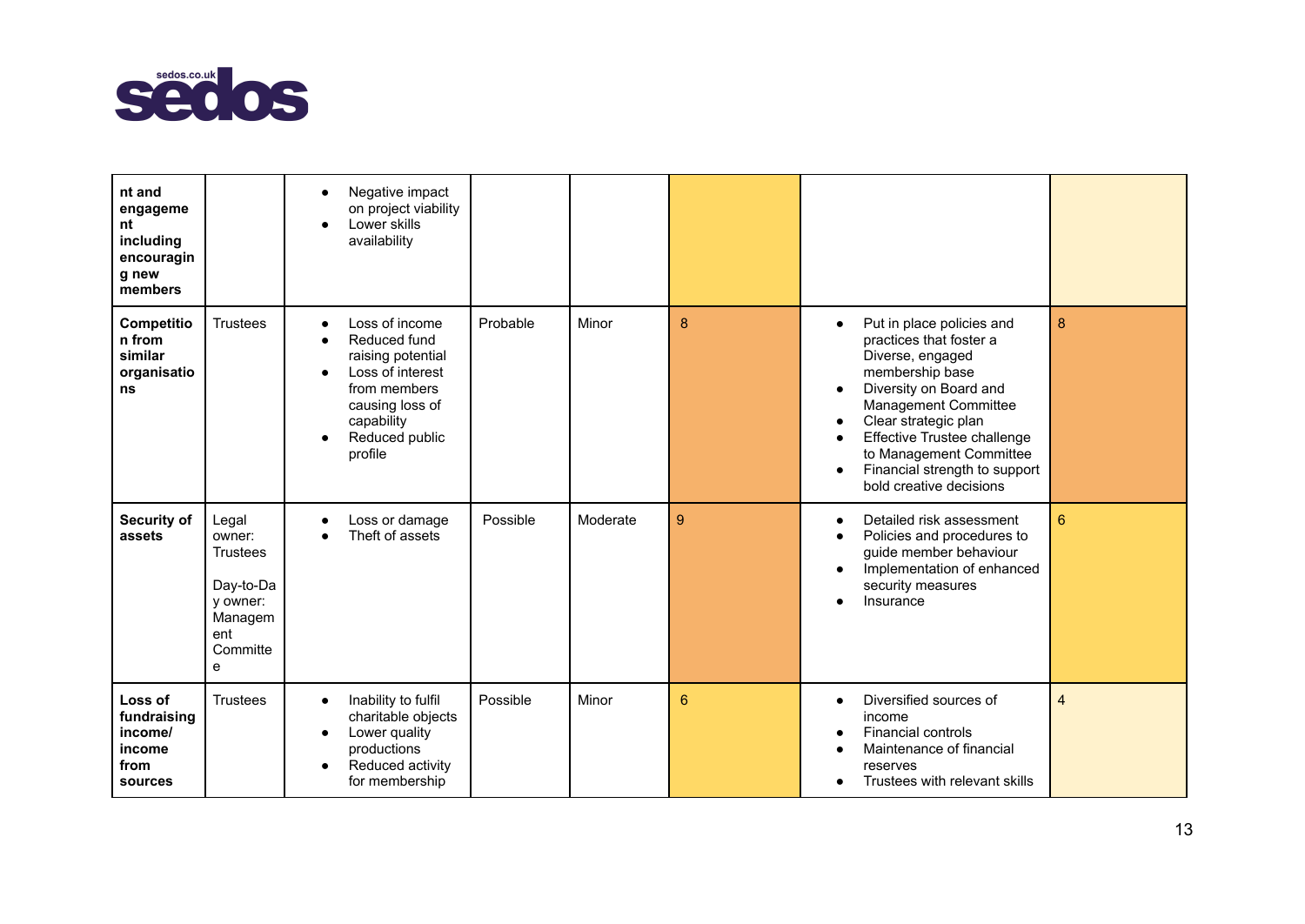

| other than<br>production<br>s                  |                                 |                                                                                                                                                            |          |                    |                  |                                                                                                                                                                                                                                                                              |      |
|------------------------------------------------|---------------------------------|------------------------------------------------------------------------------------------------------------------------------------------------------------|----------|--------------------|------------------|------------------------------------------------------------------------------------------------------------------------------------------------------------------------------------------------------------------------------------------------------------------------------|------|
| <b>Volunteer</b><br><b>issues</b>              | Managem<br>ent<br>Committe<br>e | Lower satisfaction<br>$\bullet$<br>/ motivation<br>Inability to recruit<br>$\bullet$<br>and retain<br>members<br>Lower quality<br>$\bullet$<br>productions | Possible | Major              | 12               | Provide regular<br>$\bullet$<br>opportunities to members in<br>varying roles within the<br>society<br>Range of opportunities to<br>$\bullet$<br>engage volunteers<br>Effective volunteer<br>management<br>Complaints procedure                                               | 8    |
| Safeguardi<br>ng                               | <b>Trustees</b>                 | Legal challenge<br>$\bullet$<br>Damage to<br>reputation<br><b>Financial loss</b><br>Loss of members                                                        | Possible | Major /<br>Extreme | 12/15            | Safeguarding Policy<br>$\bullet$<br>Processes to manage,<br>record and respond to<br>complaints, safeguarding<br>incidents, accidents and<br>near-misses<br>Training<br>$\bullet$<br>Trustees ensure they have<br>access to appropriate skills /<br>experience               | 8/10 |
| <b>Health and</b><br>safety<br>environme<br>nt | Trustees                        | Harm to members<br>$\bullet$<br>Legal challenge<br>Damage to<br>reputation<br><b>Financial loss</b><br>Loss of members                                     | Possible | Extreme            | 15 <sup>15</sup> | Detailed risk assessment<br>$\bullet$<br>Policies and procedures to<br>guide member behaviour<br>Implementation of enhanced<br>$\bullet$<br>health and safety measures<br>Training<br>Insurance<br>Trustees ensure they have<br>access to appropriate skills /<br>experience | 10   |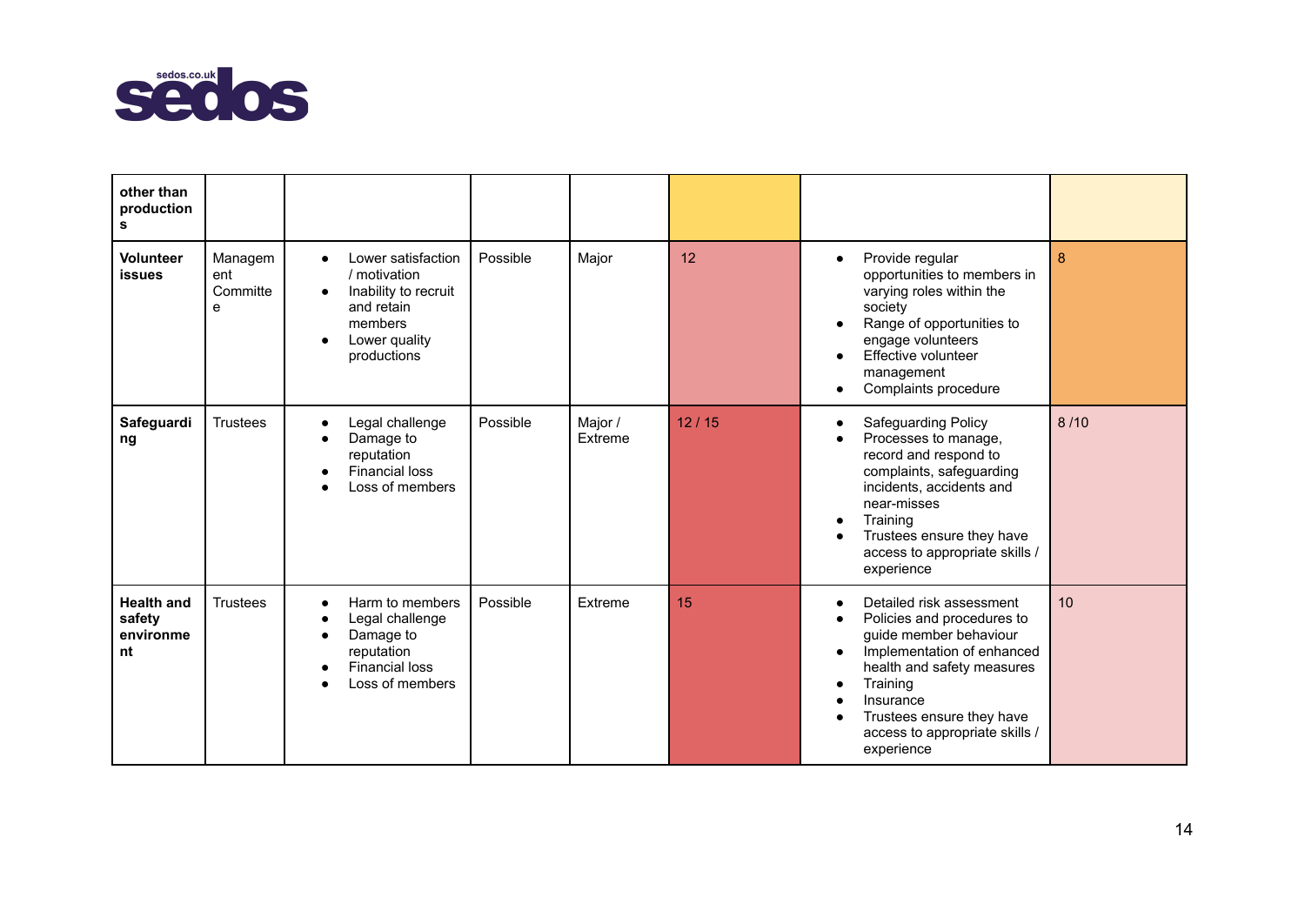

| <b>Disaster</b><br>recovery<br>and<br>planning<br>(e.g., fire;<br>flooding;<br>pandemic) | Trustees /<br>Managem<br>ent<br>Committe<br>e                 | Inability to fulfil<br>$\bullet$<br>charitable objects<br>Fewer<br>$\bullet$<br>opportunities to<br>engage<br>volunteers<br>Loss of members<br><b>Financial loss</b><br>Harm to members<br>Legal challenge                                                                                                                                    | Unlikely | Moderate | 6               | Detailed risk assessment<br>Development of business<br>Continuity plan<br>Implementation of measures<br>to mitigate key risks<br>Insurance                                                                                                                                                                                                                                                                                       | $\overline{4}$ |
|------------------------------------------------------------------------------------------|---------------------------------------------------------------|-----------------------------------------------------------------------------------------------------------------------------------------------------------------------------------------------------------------------------------------------------------------------------------------------------------------------------------------------|----------|----------|-----------------|----------------------------------------------------------------------------------------------------------------------------------------------------------------------------------------------------------------------------------------------------------------------------------------------------------------------------------------------------------------------------------------------------------------------------------|----------------|
| Information<br>technology                                                                | Managem<br>ent<br>Committe<br>е                               | Data loss<br>$\bullet$<br>Data / privacy<br>breach<br>Regulatory<br>enforcement<br>action<br>Inability to<br>operate society                                                                                                                                                                                                                  | Possible | Moderate | 9               | Data / Privacy policy<br>$\bullet$<br>Risk assessment<br>Implementation of measures<br>to mitigate key risks<br>Policies and procedures to<br>$\bullet$<br>guide member behaviour<br>Contingency plan for key<br>risks<br>Training<br>$\bullet$                                                                                                                                                                                  | 6              |
| Photograp<br>hy rights                                                                   | Productio<br>n<br>Committe<br>e/<br>Managem<br>ent<br>Trustee | The Photographer<br>technically retains all rights<br>to the photographs if no<br>compensation is given,<br>therefore:<br>Photographs<br>$\bullet$<br>could be used by<br>photographer for<br>any purpose<br>Photographer has<br>not technically<br>released any<br>rights to Sedos<br>Photographer<br>could, in theory,<br>revoke the rights | Unlikely | Moderate | $6\phantom{1}6$ | Where possible Sedos<br>compensate photographers<br>(and always when<br>professionally engaged).<br>Ensure photographers are<br>properly credited.<br>Where professionally<br>engaged, ensure a clear<br>agreement is reached where<br>Sedos retain rights to use<br>photographs and the use of<br>such photos by the<br>photographer is limited.<br>Sedos should understand<br>that they must archive the<br>images themselves. | $6\phantom{a}$ |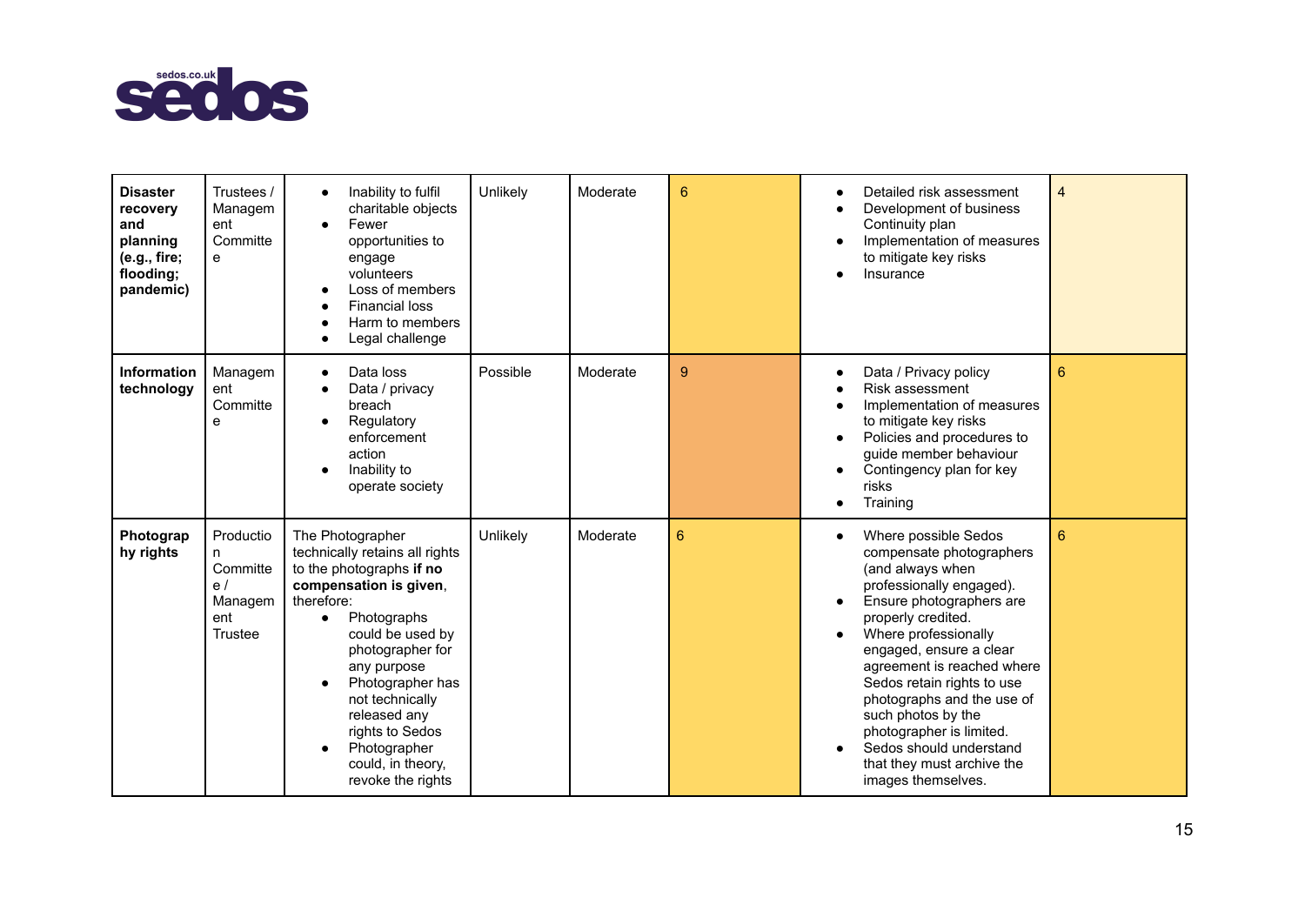

| of Sedos, or<br>reuse Sedos<br>photos in any way I<br>they wish (create<br>their own art,<br>release to press,<br>etc.) |  |  |  |  |
|-------------------------------------------------------------------------------------------------------------------------|--|--|--|--|
|-------------------------------------------------------------------------------------------------------------------------|--|--|--|--|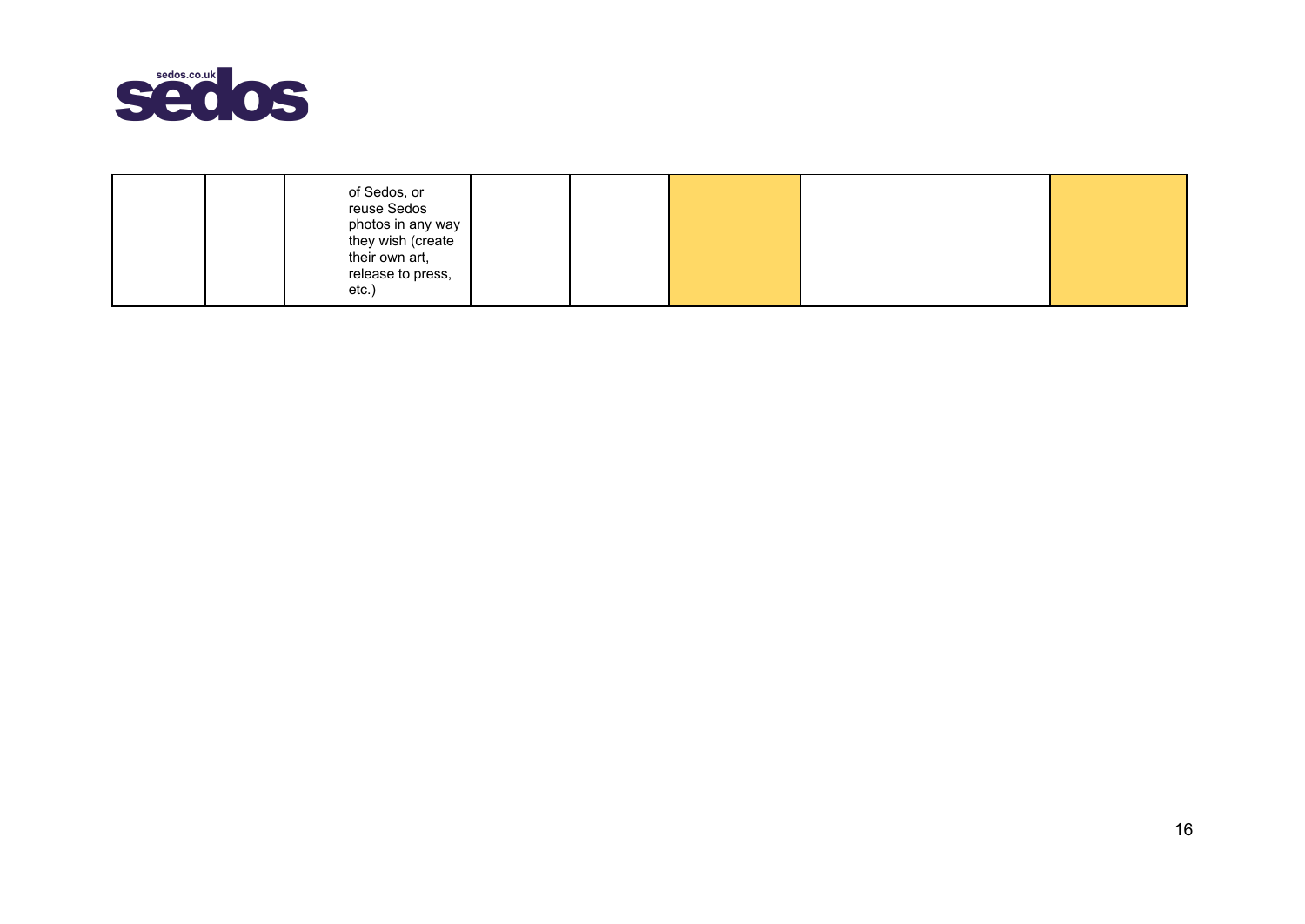

| (3) FINANCIAL RISKS                                                   |                                                                |                                                                                                                                 |                              |               |                                                                     |                                                                                                                                                                                                                                                                                                                                                               |                                                                              |  |  |
|-----------------------------------------------------------------------|----------------------------------------------------------------|---------------------------------------------------------------------------------------------------------------------------------|------------------------------|---------------|---------------------------------------------------------------------|---------------------------------------------------------------------------------------------------------------------------------------------------------------------------------------------------------------------------------------------------------------------------------------------------------------------------------------------------------------|------------------------------------------------------------------------------|--|--|
| <b>POTENTIAL</b><br><b>RISK</b>                                       | <b>RISK</b><br><b>OWNER</b>                                    | <b>POTENTIAL IMPACT</b><br><b>IF RISK</b><br><b>MATERIALISES</b>                                                                | <b>LIKELIHO</b><br><b>OD</b> | <b>IMPACT</b> | <b>RATING</b><br><b>BEFORE</b><br><b>MITIGATION</b><br><b>STEPS</b> | <b>STEPS TO MITIGATE RISK</b>                                                                                                                                                                                                                                                                                                                                 | <b>RATING IF</b><br><b>MITIGATION</b><br><b>STEPS ARE</b><br><b>FOLLOWED</b> |  |  |
| Lack of<br><b>Budgetary</b><br>control and<br>financial<br>reporting  | Trustees/<br>Management<br>Committee /<br>Finance<br>Committee | Loss of Sedos<br>funds due to<br>mismanagement<br>or malfeasance.<br>Inability to<br>$\bullet$<br>financially sustain<br>Sedos. | Unlikely                     | Major         | 8                                                                   | Competent individuals<br>$\bullet$<br>appointed at Management<br>Committee and Trustee<br>level to have control of<br>finances.<br>Budget for operations to be<br>prepared promptly for each<br>budget year.<br>Regular accounting to be<br>done, with accounts review<br>by the Finance Committee<br>at every meeting and<br>escalation of any<br>anomalies. | $\overline{4}$                                                               |  |  |
| <b>Mismanagem</b><br>ent of<br><b>Reserves</b><br>and/or<br>Endowment | Trustees/<br>Investment<br>Committee                           | Long-term<br>viability of Sedos<br>may be<br>threatened                                                                         | Unlikely                     | Extreme       | 10                                                                  | Reserves to be regularly<br>$\bullet$<br>reviewed by the Trustees.<br>Limits to be placed on<br>Management Committee<br>and Production Budget<br>spending with additional<br>spending requiring Finance<br>Committee approval                                                                                                                                 | 5                                                                            |  |  |
| <b>Cash flow</b><br>mismanagem<br>ent                                 | Management<br>Committee /<br>Finance<br>Committee              | Working capital<br>gone, company<br>must dip into<br>reserves.                                                                  | Unlikely                     | Major         | 8                                                                   | <b>Management Committee</b><br>uto budget to ensure<br>year-by-year breakeven.                                                                                                                                                                                                                                                                                | $\overline{4}$                                                               |  |  |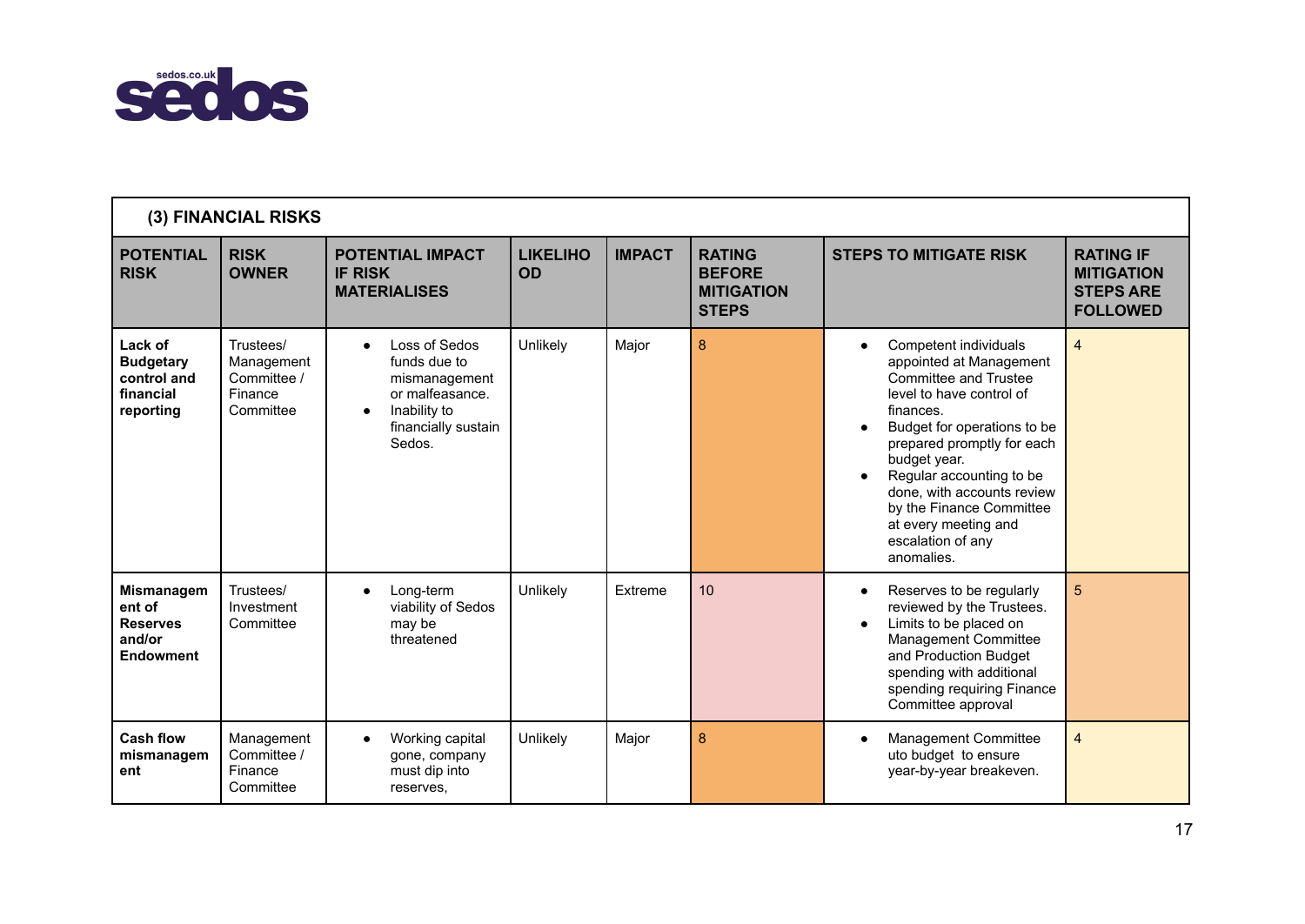

|                                                              |                                             | affecting<br>long-term plans                                                                                                                                                                                                                                 |          |          |   | Oversight of yearly budget<br>by Finance Committee                                                                                                                         |                |
|--------------------------------------------------------------|---------------------------------------------|--------------------------------------------------------------------------------------------------------------------------------------------------------------------------------------------------------------------------------------------------------------|----------|----------|---|----------------------------------------------------------------------------------------------------------------------------------------------------------------------------|----------------|
| <b>Reduction of</b><br>income from<br>traditional<br>sources | <b>Trustees</b>                             | Long-term<br>viability of Sedos<br>may be<br>threatened<br>Short term risk to<br>$\bullet$<br>productions and<br>other activities.                                                                                                                           | Unlikely | Major    | 8 | Trustees to seek out<br>alternative income sources<br>where applicable<br>To ensure reserves policy<br>is formulated such to<br>mitigate the impact of this<br>risk.       | $\overline{4}$ |
| <b>Pricing policy</b><br>is not<br>adequate                  | Management<br>Committee/<br><b>Trustees</b> | Drop in<br>$\bullet$<br>participation and<br>not following<br>charitable aims if<br>pricing is too<br>high.<br>Cash flow issues<br>if pricing is too<br>low causing<br>losses, eventually<br>impacting<br>reserves then<br>short and long<br>term viability. | Unlikely | Moderate | 6 | Management Committee to<br>review and amend pricing<br>policies regularly to ensure<br>they are appropriate.                                                               | $\overline{4}$ |
| Lack of clear<br>Investment<br>policies and<br>strategy      | Trustees/<br>Investment<br>Committee        | Bad or risky<br>investments<br>mean reserves<br>disappear and<br>Sedos cannot<br>weather difficult<br>period or achieve<br>long-term goals<br>Sedos does not<br>make the best<br>use of idle money                                                           | Unlikely | Major    | 8 | Have in place proper<br>investment policies that<br>provide for diversified<br>investment, and<br>investment only with top<br>tier institutions in top tier<br>investments | $\overline{4}$ |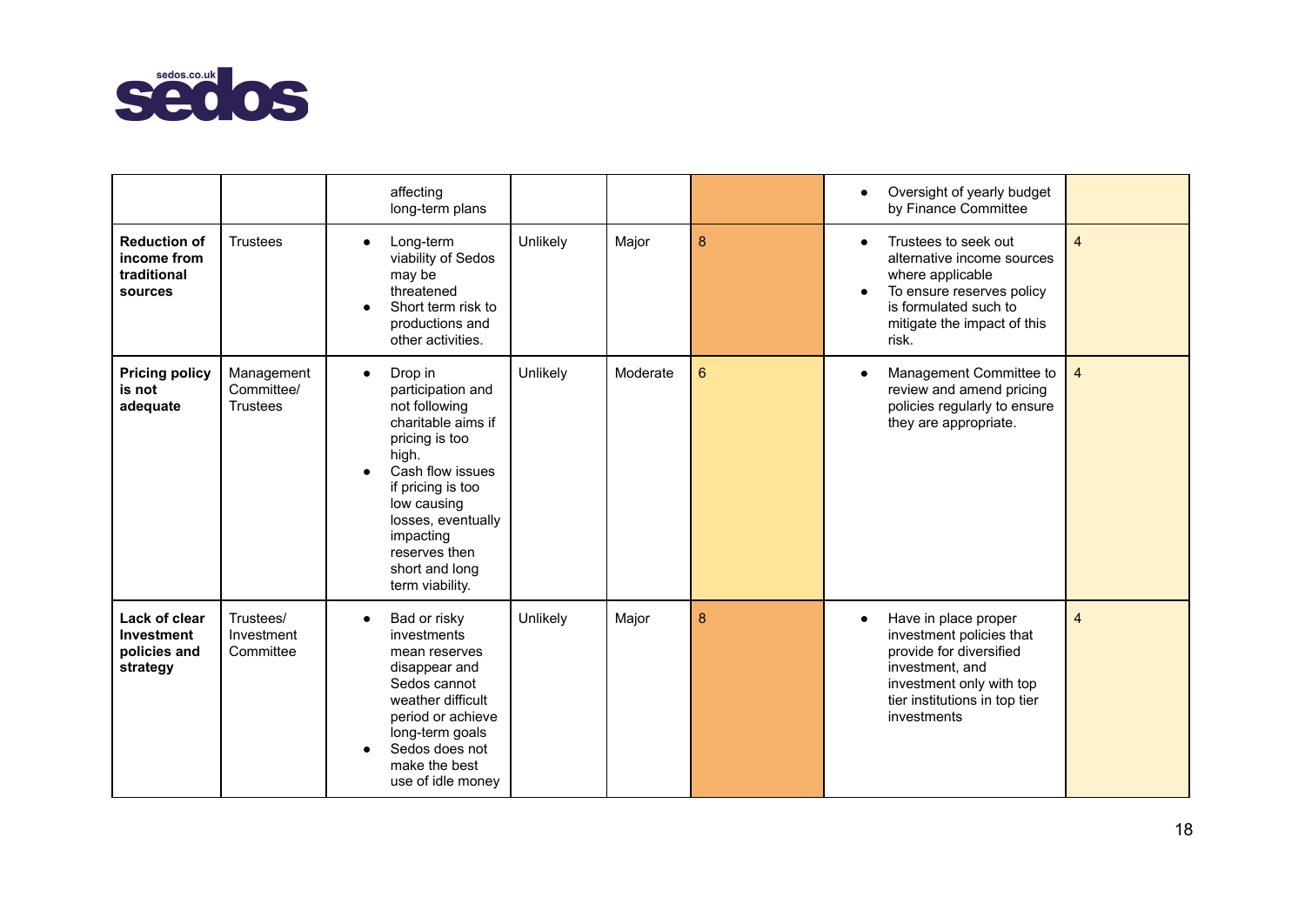

| Lack of<br>compliance<br>with donor<br>imposed<br>restrictions | <b>Trustees</b>      | action               | Loss of donors,<br>possible legal                                                                         | Remote   | Moderate          | 3 (Noting that<br>there are no<br>current/regular<br>donors) | $\bullet$                                        | Trustees and management<br>to properly document,<br>communicate, and<br>re-communicate intentions<br>of donors.<br>Funds to be accounted for<br>separately and restrictions<br>to be strictly adhered to.                                                                                                                                                       | $\overline{2}$ |
|----------------------------------------------------------------|----------------------|----------------------|-----------------------------------------------------------------------------------------------------------|----------|-------------------|--------------------------------------------------------------|--------------------------------------------------|-----------------------------------------------------------------------------------------------------------------------------------------------------------------------------------------------------------------------------------------------------------------------------------------------------------------------------------------------------------------|----------------|
| Error                                                          | Finance<br>Committee | show<br>expenditure. | Loss of minor<br>funds. In the<br>event of an error,<br>loss would be<br>minimal, e.g.<br>overpayment for | Possible | Insignifica<br>nt | 3                                                            | $\bullet$                                        | Clear policies and<br>practices for production<br>budgets and expenditure.                                                                                                                                                                                                                                                                                      | $\overline{2}$ |
| <b>Fraud</b>                                                   | Finance<br>Committee | funds.               | Loss of major                                                                                             | Unlikely | Major             | 8                                                            | $\bullet$<br>$\bullet$<br>$\bullet$<br>$\bullet$ | Regular review of<br>accounting and actual<br>accounts by all members<br>of the Finance Committee.<br><b>Finance Committee</b><br>oversight of Management<br>Committee expenditure<br>Diversification over time of<br>Finance Committee with<br>regular reporting to<br><b>Trustees</b><br>Finance Committee to<br>recommend more<br>automation as tech allows. | $\overline{4}$ |